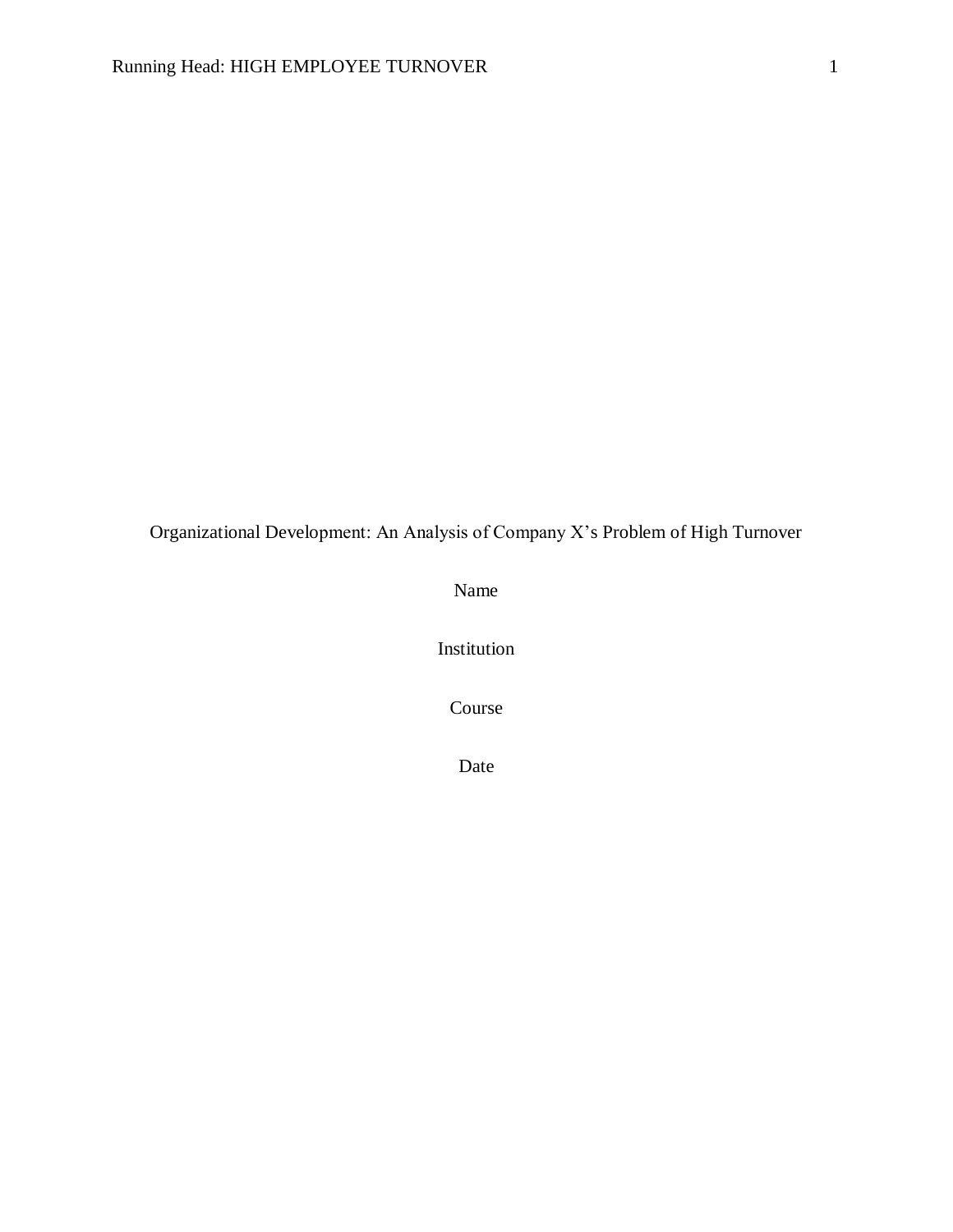Organizational Development: An Analysis of Company X's Problem of High Turnover

# **Introduction**

Companies can experience challenges that affect the overall performance. Organisational performance is gauged on different metrics. One metric is evaluating employee performance based on their performance. Employee performance can be reflected in the rate of turnover, organisation and reflect flaws in the management approach in place. This paper examines the issues behind high level of turnover rates in companies and how the same can be solved. The intention is to utilize a case scenario and recommend solutions based on the hiring and training approaches used to engage leaders and to implement leadership approaches. Besides, the research evaluates how the approaches can be used to effectively lower the turnover at a company. Recommended solutions include evaluating the hiring process for management team or leaders and adoption of adequate employee training to facilitate enhancement of skills. An analysis of the challenges fosters the identification of areas that need process changes. Thus, analyzing a company's challenge in high level of employee turnover, requires evaluation of the hiring process, especially for the leaders, and can be addressed through frequent training.

## **Problem Identification**

Company X is a software company that has over 300 employees working in teams. The company has two sections which include the section for intelligence products and the other one for software development. The department for intelligence products assesses how customers access websites and company information and gather the information to help in decision making. The information they collect include market data, financial information, and business intelligence to ensure better marketing automation for the customers. In addition, they collect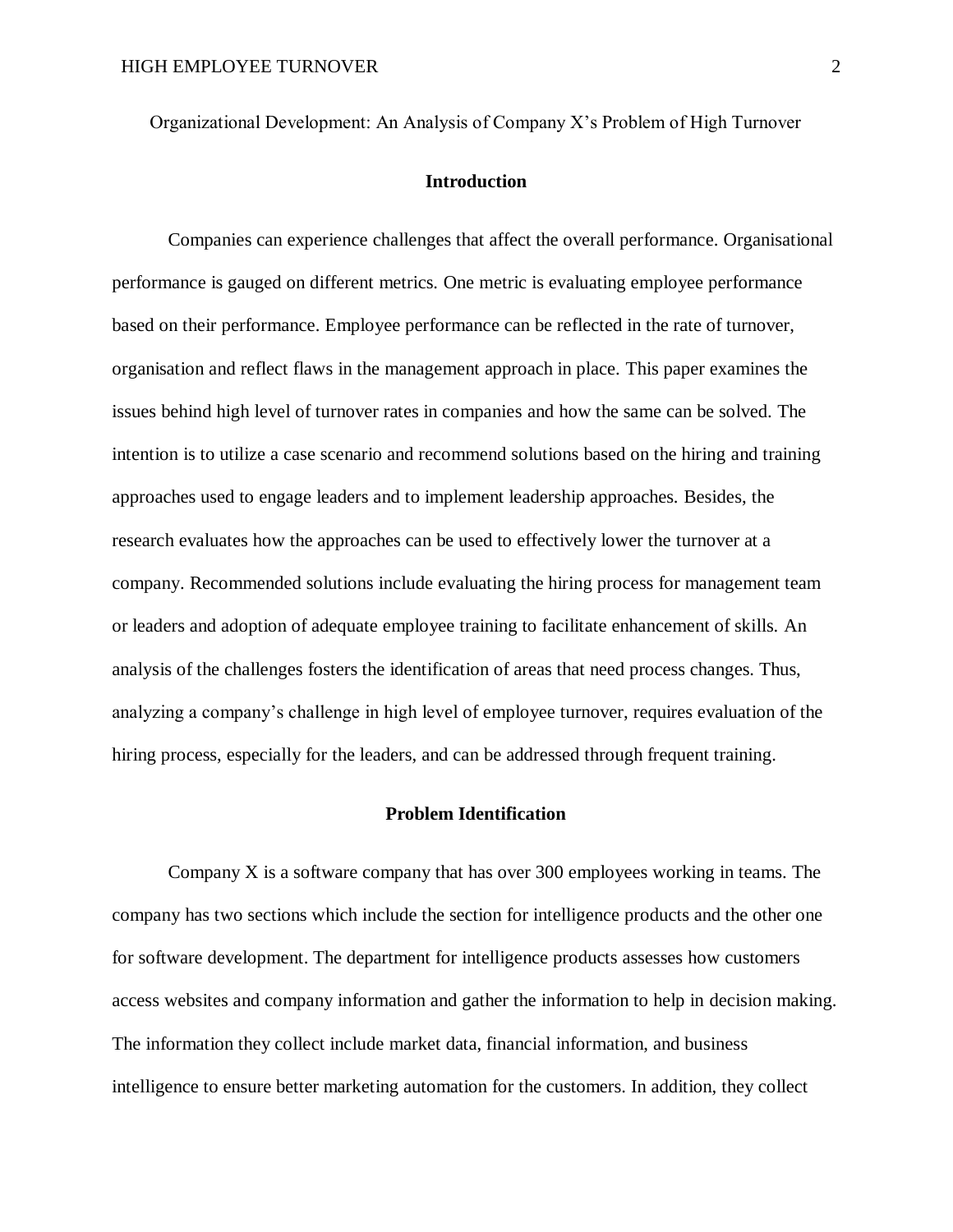information from customers and to verify the data collected from the data analytics. The department has highly trained individuals and yet experiences challenges of relatively high employee turnover, As such, the organisation must have experienced challenges that persist beyond the external training of engaged individuals.

The software development team also engages development of management application to ease in social media marketing and also help companies customize their marketing initiatives. These software help the users to merge, manage, analyse and visualize information from automated programs which are integrated into the main enterprise management systems. The software aids the clients in running their operations in an efficient manner. This team is generally considered as highly volatile with a low level of employee turnover. However, the level is relatively higher compared to the normal market rates.

The high level of employee turnover was noted in 2015 whereby over 80 percent of the employees that left the company did so within voluntary basis. The high level of turnover meant that the organisation incurred hiring cost in efforts to replace the exited employees. A survey conducted to identify the reasons behind the employee turnover, proves that the turnover intention was significantly under individuals intention to leave. Company X was engaging employees and not offering sufficient training to the new workers. Besides, the organisation promoted line managers from among the workers even when their leadership abilities were not assessed. The leaders ought to be better equipped with worker handling skills and this was deficient in the engagement of line manager at company X. Perhaps the remuneration terms were also not congruent to the promotional terms and hence the workers were less motivated to work or even continue with the organisation. The market is competitive for the software organisations and hence the organisation may have lost the workers to a better employer offering better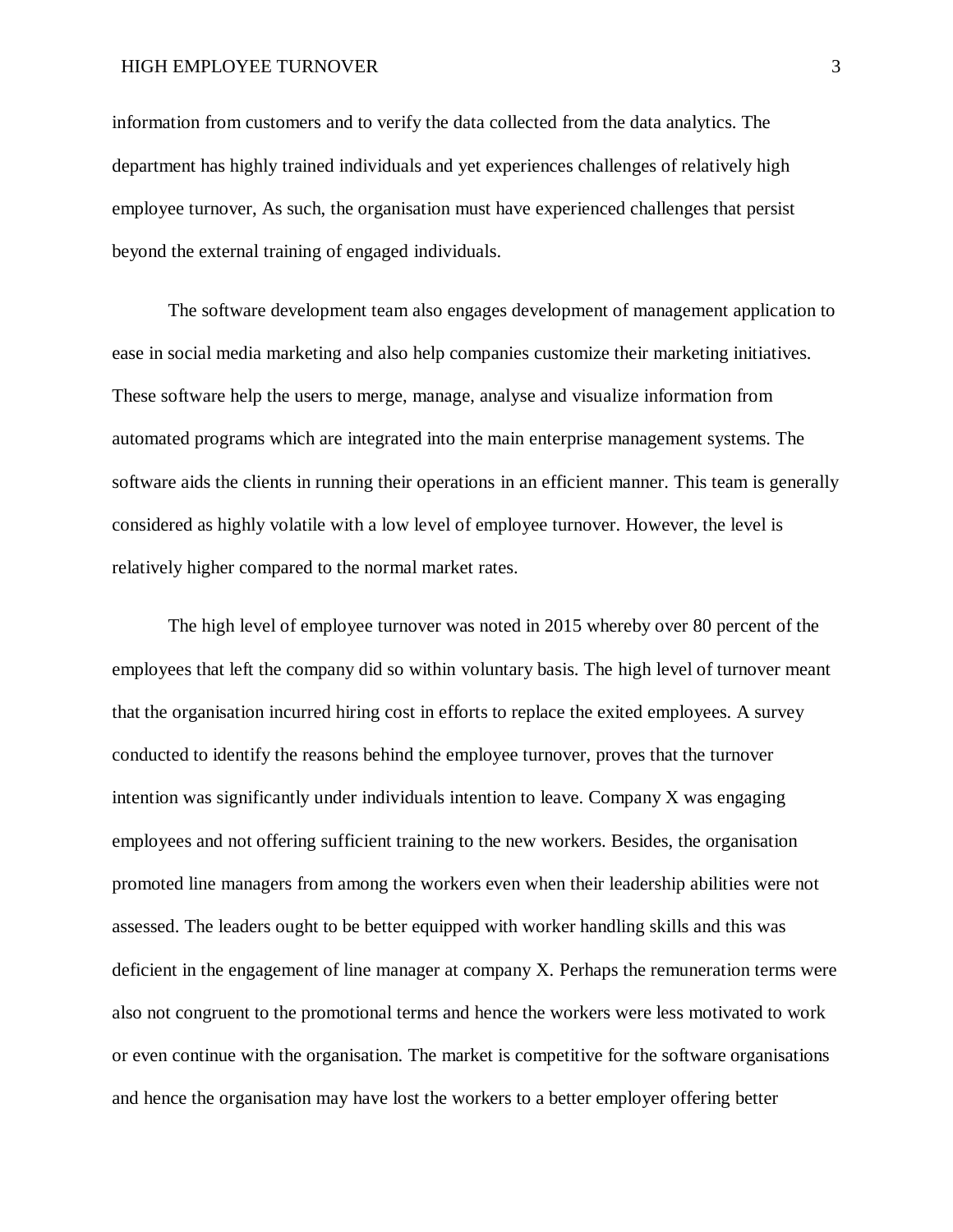employment terms. The terms of engagement at the organisation are very bureaucratic and may bar workers from innovativeness. Leaders and line managers are followed strictly and they make personal decisions rather than team decisions. Personal decision may conflict with the overall organisational goals and the managers act in unhealthy competition among themselves. The strict setting of targets may deter the team from performance.

A key challenge noted is the engagement of line managers and not offering any training to them to help them set the appropriate standards. Company X just fills up the positions without considering the necessary skill needed to fill-up given position. No interviews take place. Later on, most workers leave the firm each month and are replaced using the same procedure by which they were hired. The issue results in low employee morale, difficulty replacing vacant positions and overworked employees alongside costing the organization high quantities of resources each year. Besides being a problem within company X, different studies indicate that it is an issue in may businesses across the world. According to Hom & Kinicki (2001), approximately 91% of millennials plan to stay in the same employment for less than four years, while the average duration is roughly four and a half years. Individuals chosen to fill-up managerial or line management at the Software team should have the appropriate training to lead a technical team. The naivety may lead to inability to handle pressure at the organisation may be triggered by the inability to handle pressure for the freshly engaged line managers.

# **Link to Turnover**

Employee turnover is a serious problem at Company X is as a result of poor hiring of line managers, lack of training for the managers, and the excessive pressure to meet targets for the teams. Although it is uncommon for a business to hire new personnel every month, as the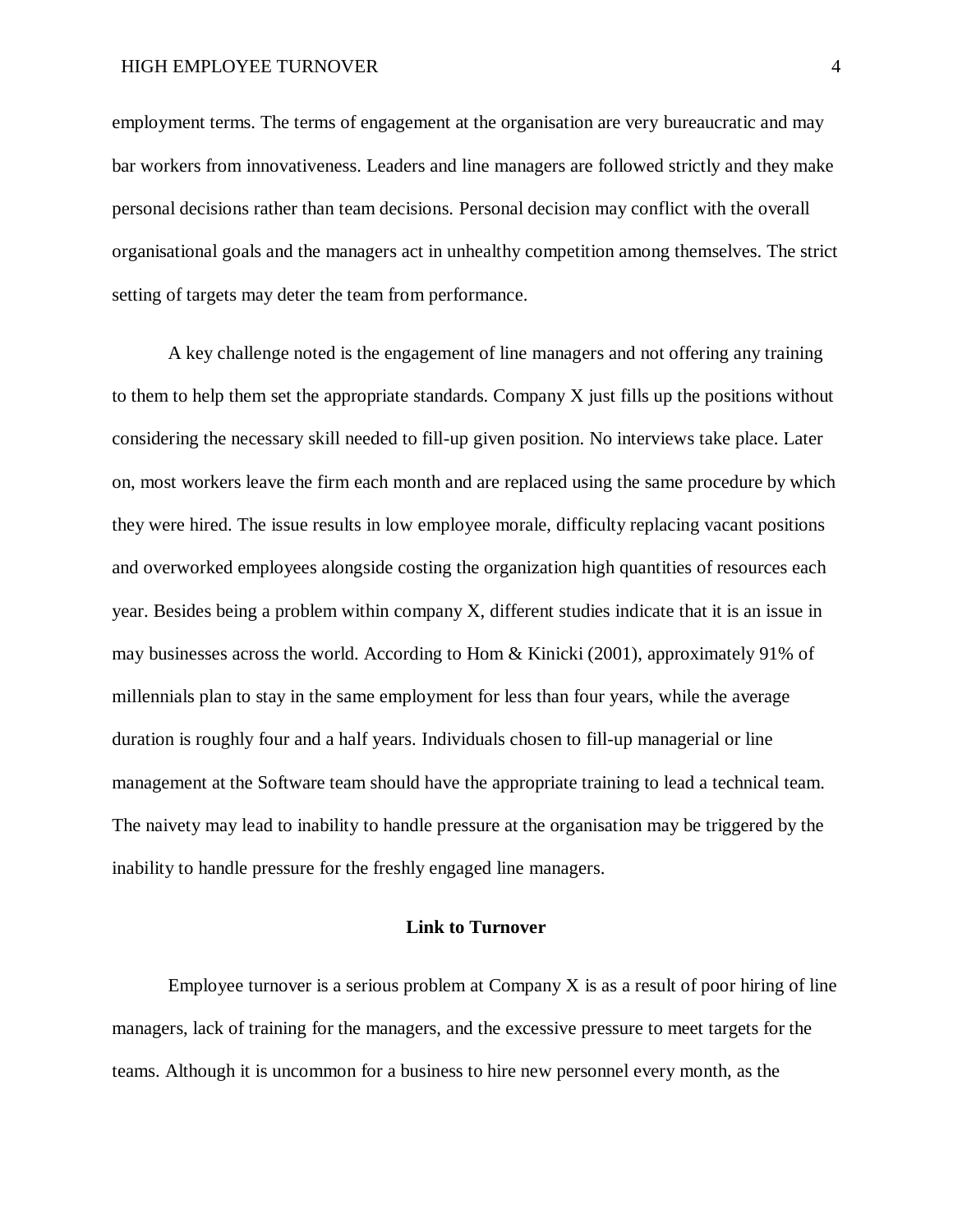company was doing, the hiring rate should be minimized through training of the engaged workers to be able to perform effectively. Additionally, the organization hiring practices are contributing to the lack of induction training to help the employees adopt to the organisational practice. Prior to quitting, those who depart indicate the lack of team cohesion, organisational justice, and voluntary turnover intention. Promoting leaders from the team meant that some of the team leaders were either incompetent or were too familiar with their peers. Company X could offer a leadership training to all individuals exhibiting leadership abilities to allow them understands the policies and how to handle workers at the software company. This way, they would adopt to lead people in a pragmatic and balanced manner. They would not place excessive pressure without dealing with the ability in the hired workers. The leaders would be effective in making teams.

Furthermore, the high rate of turnover by Company X's employees indicates that the organisation has no internal structures to motivate employees and foster enhanced performance. According to research, a high percentage of employee turnover is detrimental to a firm (Ekhsan, (2019). While letting go of underperforming personnel is beneficial, large turnover rates harm the firm. According to Ahn (2015), it results in an organization's bad performance. The problem arises due to a lower-than-expected degree of experience across the organization. Employees with less experience within the firm do not contribute more to the performance and growth of the business than those who understand their jobs. Inadequate experience diminishes production efficiency and impacts service and sales satisfaction ratings.

Additionally, high turnover erodes employee morale at Company X. Organizational culture develops as a consequence of common views and norms among employees. When workers go missing frequently, management finds it difficult to encourage employees by sharing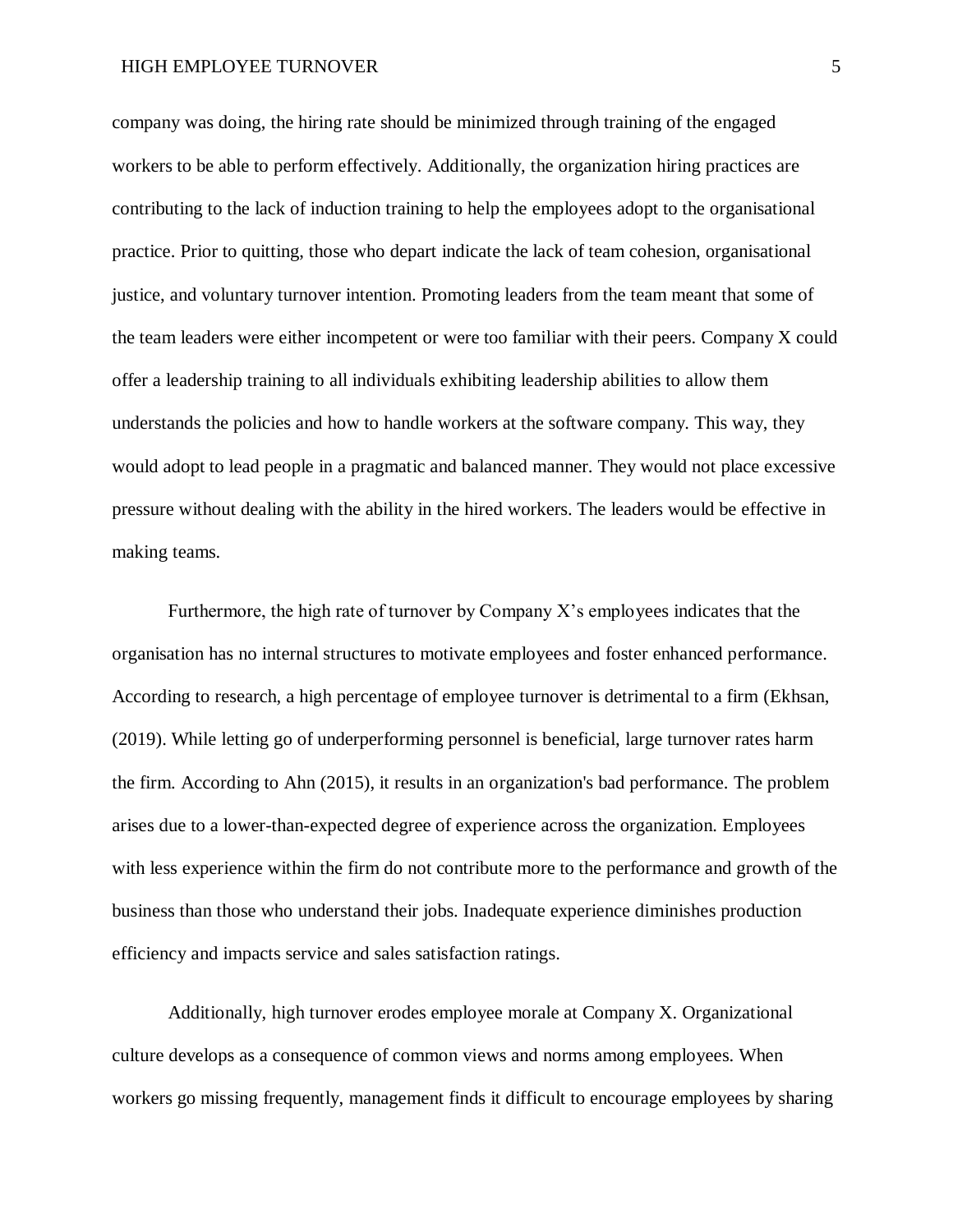the organization's objective. When teammates depart, the remaining employees are compelled to engage in a never-ending cycle of getting to know the new ones, hence lowering their morale. One of the most detrimental implications of turnovers is that they need considerable focus to fix. Managers become irritated with the never-ending cycle of hiring new personnel (Huang & Su, 2016). Dealing with underdeveloped and underequipped personnel adds to the frustration. The constant employee turnover at the firm increases the cost of doing business, making it more expensive to administer. They are incurred as a result of exit interviews and severance pay. Additionally, the management is forced to invest more money and time in recruiting and training new staff (Bierema, 2014). Certain firms hire consultants to help them break out of a turnover rut, which requires a proper investment of money, energy, and time.

# **Recommendation**

The use of Job-Demands-Resource Theory (JDRT) can be used to acquire overcome the organization's high turnover problem. This theory allows an organisation to assess the physical, social, and organisation aspect that need the attention of the organization (Demerouti et al., 2001; Oktarina, A. N., & Harsono, 2017). The theory proposes, the team to assess the main impact and interactions among the resources involved in operating an organization. Company X can assess the current employee skills through engaging in worker's appraisal. The overall manager should engage the leaders in an appraisal period to identify the essential training needs. The leadership teams should be evaluated separately from the workers. Identified training needs should be used to develop a long-term training need for the leaders and for the workers. Upon establishment of training, the team should undergo a rotation. Team leaders should be allowed to lead the different teams and hence exercise ultimate leadership that will not allow them to exhibit favoritism or bias. They will also be able to deal with workers exhibiting diverse skill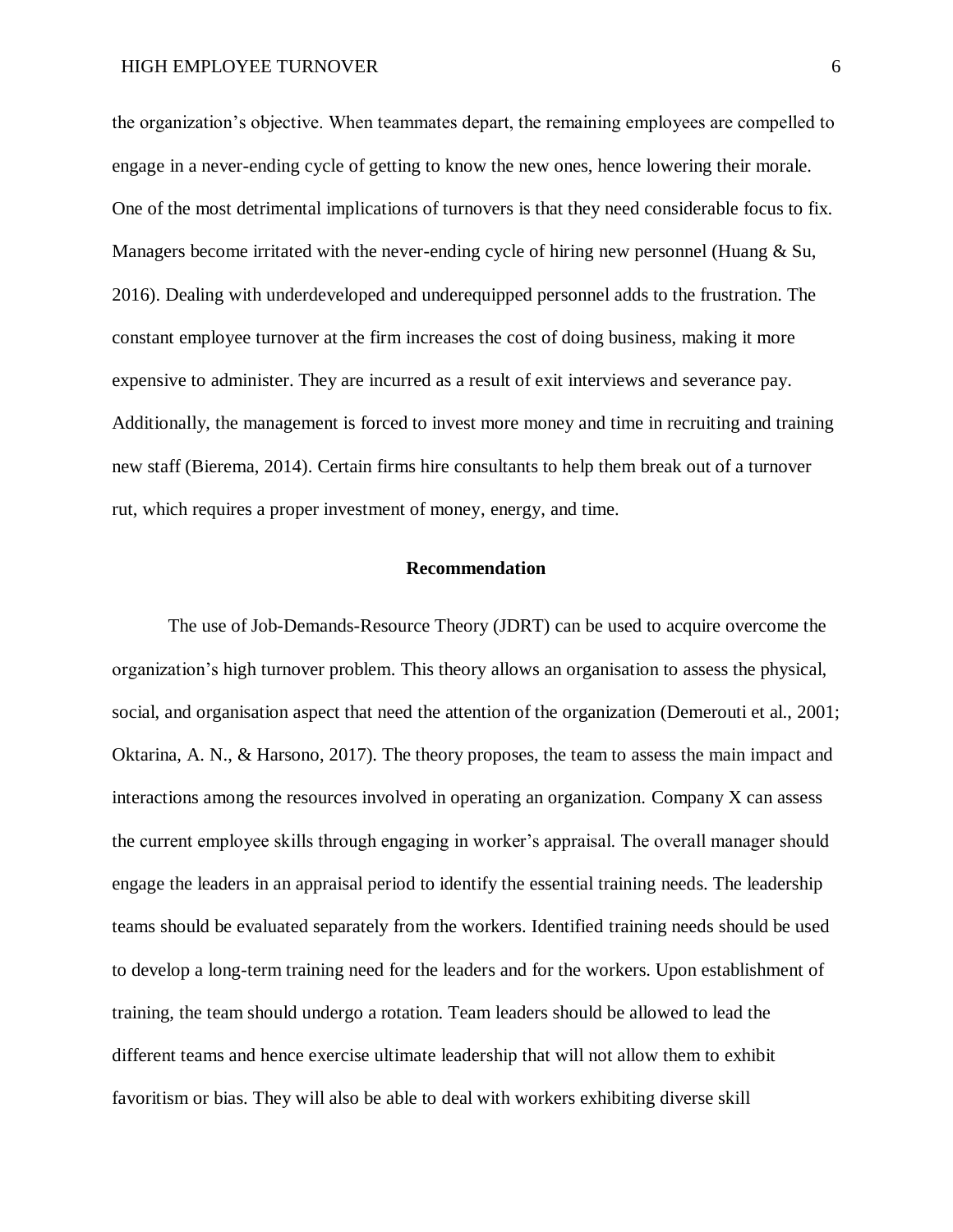endowment. Workers can be engaged through informal interviews and employment records to assess their capabilities and use it to generate the training programs.

One strategy for enhancing staff retention and lowering high turnover rates is to evaluate the hiring process at Company X and make a few changes. The initial step should be to determine the candidate's cultural fit. When hiring for the two departments, the jobs can be determined by the relevant IT skills. However, when engaging the team leaders and management personnel, the organization must focus on the proven leadership abilities and willingness to lead. At some point, the organization should hire externally to introduce new skills into the team. When an organization maintains cultural continuity, there is a good probability that people will stay put (Hee & Ling, 2011). According to Smith (2012), approximately 46% of new businesses fail within the first two years after their founding. The reason for failure is directly related to the company's cultural fit. The ability of a candidate to fit into a company's culture may be established by the administration of tests that elicit information about personal reliability, background, integrity, work ethics, and an employee's cultural background. The evaluation should indicate their personality's compatibility with the work and organizational environment. Assessments of cultural fitness might be conducted during the first month of the three-month probationary term. With this treatment, there is no likelihood of resistance.

Additionally, the recruitment process should include a probation period for the hired leaders to work alongside experienced leaders and ensure better attachment training. The probation period is also a time to determine the participant's suitability for the roles the leadership roles before they are engaged. Singh & Loncar (2010) assert that the trial period boosts new hires' loyalty and decreases turnover. Both parties communicate their dreams, expectations, and ideals throughout the probationary period. When they agree, they are then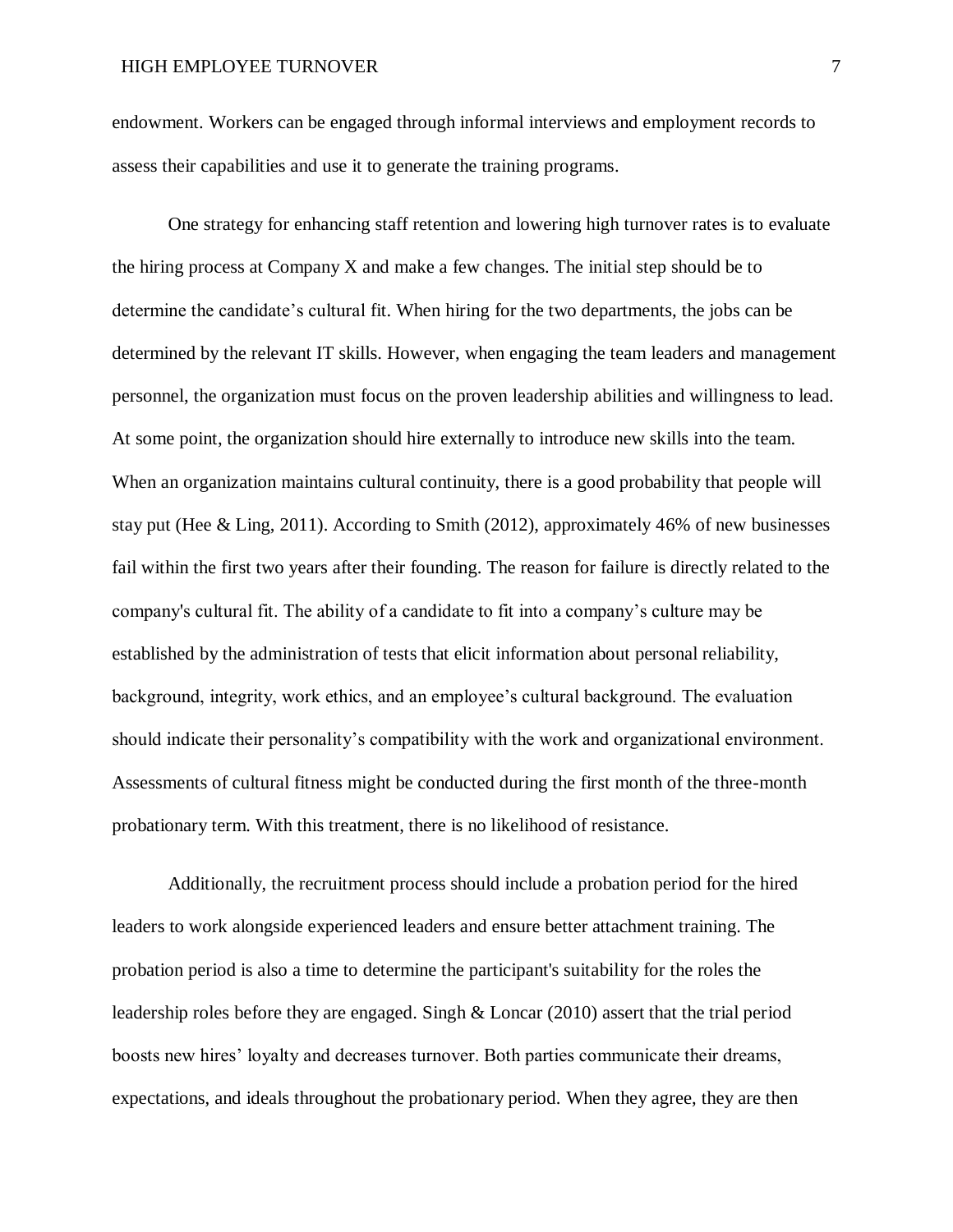capable of remaining together for an extended period of time. The technique needs the firm to allocate a sufficient number of resources to the employees who will be evaluated, as not all of them will be hired after the three-month term. Managers and leaders should be enrolled based on education and further training acquired while at work. Workers spanning over 2 years should be the one to be hired as leaders, noting that they have been loyal to the organisation. Besides, while Company X is still in the hiring process, it must develop an onboarding program. According to (Smith, 2012), businesses that implement excellent programs during the first three months after hire report a 31% reduction in turnover. It is critical since it introduces employees to the company's expectations and cultures and provides them with critical information and training for their positions. The process determines a new hire's compatibility with the business.

Lastly, offering job prospects flexibility is another recruitment tactic that will help the company lower employee turnover. The ability to be flexible within the organization demonstrates to workers that the company values their contribution, and their requirements are recognized and respected. According to research, 75% of American individuals consider flexibility when job searching, and 39% leave their positions owing to flexibility difficulties (Singh & Loncar, 2010). Company X must consider the balance between work and their employees' personal lives. Thus, they will provide flexible time and other concessions for employees' personal lives. Apart from its efforts in the recruitment process, the company must focus on the retention of its existing personnel. It is attainable in part by enabling greater flexibility in their employment arrangements that can be informal or formal. Flexibility in the workplace increases employee contentment and bolsters their commitment to Company X. Consequently, workers will be encouraged to stay with the firm following vital life events,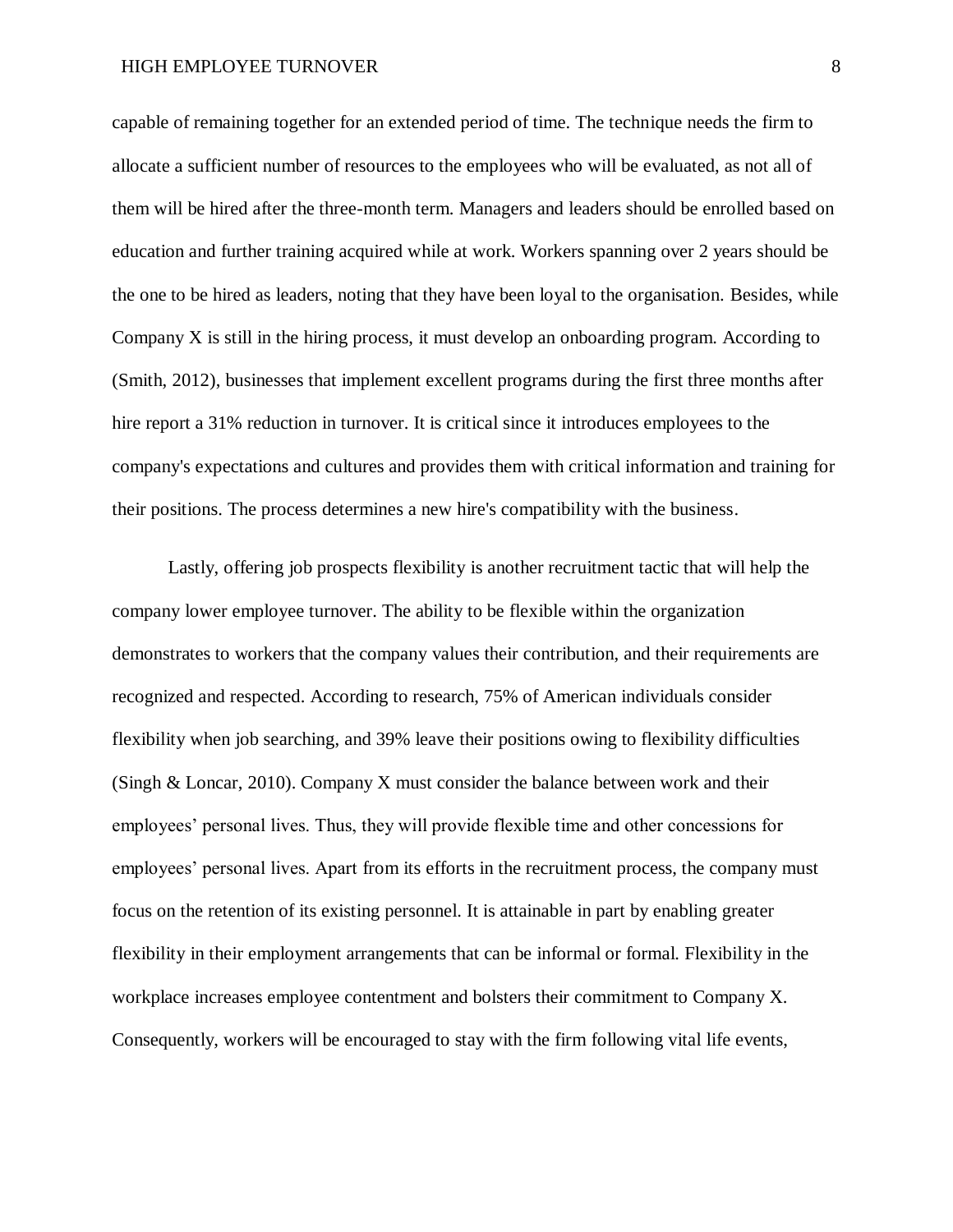including motherhood (Ahn, 2015). The other organizational growth strategy would be to examine and improve current employee job satisfaction.

### **Evaluation of Proposed Strategies**

The employee appraisal program should be done on a quarterly basis. Employees should be evaluated every quarter to ensure they set new performance targets and that they develop a personal development program with their leaders (Oktarina & Harsono, 2017). The employees appraisal will enact questions meant to help the workers contemplate on improving their performance. The answers they write in the questionnaire can include: what do you like most about your current employment position? Are you satisfied with your job responsibilities? What are some of the cultural shifts that have sapped your motivation to work? What would you like to see altered about your current position? Make a list of reasons why you would like to leave your current job? The questions will assist in determining whether freshly hired staff wants to quit the organization and why.

Additionally, the provision of the three-month probationary period for managers and leaders can aid in perfecting their leadership skills and be observed on their suitability for the positions (Oktarina & Harsono, 2017). The observations will be conducted by supervisors, seniors, and departmental managers. Since the supervisor interacts directly with the workers, they will be able to recognize those who are not learning, those who do not match the organization's culture, and those who are disinterested in their job. Supervisors can then recommend candidates for permanent line management engagement. The leadership must assess new employees about the job duties they have been performing to pick out individuals who are dedicated to studying more about their job responsibilities. The management will evaluate the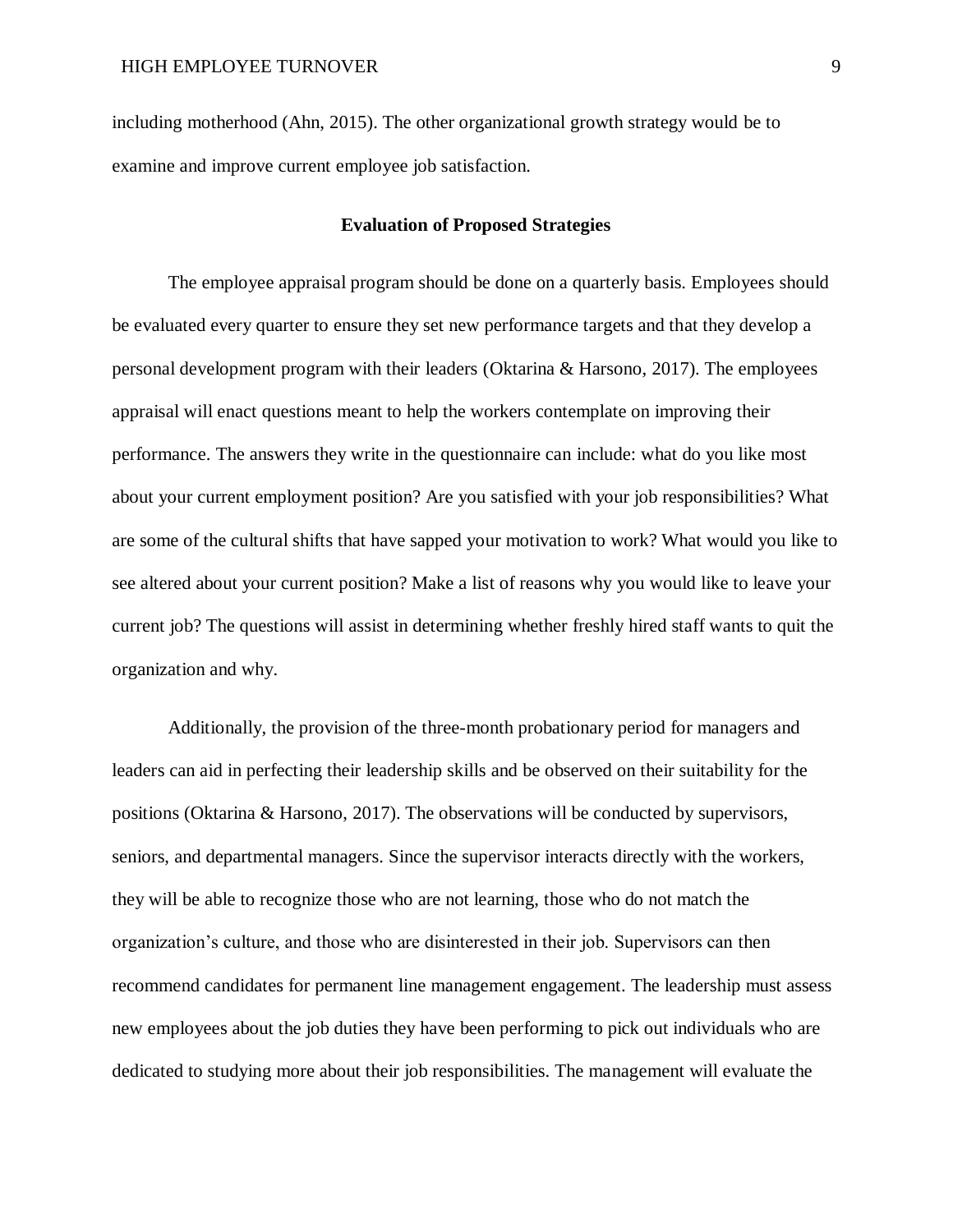jobs' adaptability. Besides, the interviews will assist in identifying those who suit the organizational culture. Interviews are critical because they inform management about the degree to which each job position is adaptable. The appraisal technique will be applied to long-term staff. The company may schedule interviews with the individuals every three months. The interviews would assist in identifying tiny improvements that would increase employee happiness.

# **Conclusion**

Effective hiring processes and employee training are essential in helping company X overcome the challenge of high employee turnover. Organizational development is critical to the success of every organization since it addresses difficulties that may arise in the process of conducting everyday business. Just like Company X, every organization encounters problems and organizational dysfunctions for both the intelligent products' and software development teams. Hiring of line managers through promotion is defective and there is minimal training for the workers. All concerns must be resolved quickly to avoid the firm incurring excessive losses. In this study, the firm hired and fired personnel rapidly. How the company employed workers is a contributing factor to the high turnover. Employee appraisals, workers training, external hiring of line managers, and on-the-job training for proposed leaders can help reduce the high employee turnover. The probation period placement of proposed leaders help have verified and successful candidates being assigned to various departments without critically assessing their competence. Numerous studies have concluded that high turnover may be attributed to a multitude of factors and eventually results in a decrease in productivity in any business. However, it is vital to do a needs assessment by collecting data and conducting analysis to identify the exact nature of the issue. Data analysis is critical because it enables organizational management and development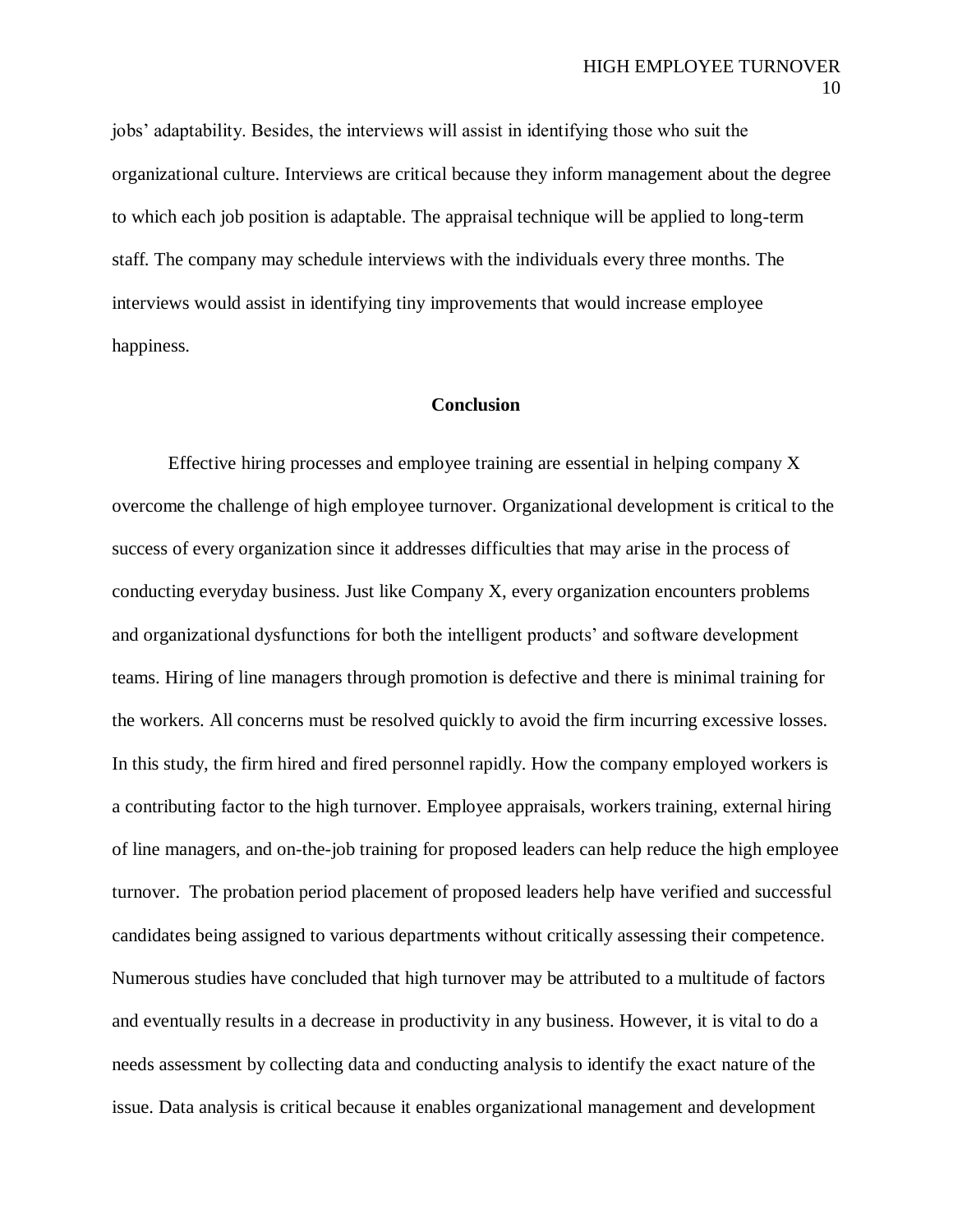consultants to ensure that the plan is implemented per the decisions made. The final critical phase is determining the effectiveness of the planned intervention measures.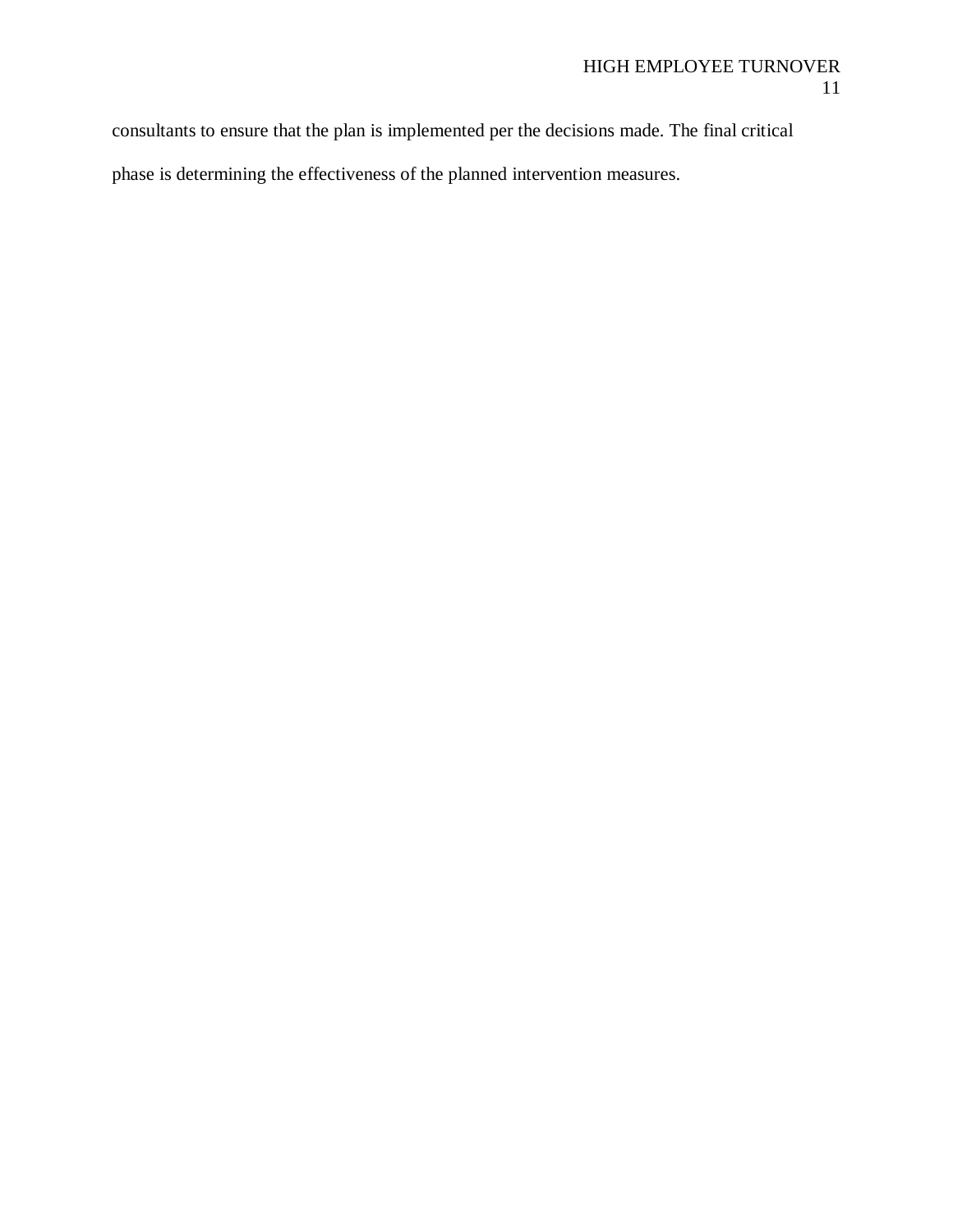## **References**

- Ahn, T. (2015). Locus of control and job turnover. *Economic Inquiry*, 53(2), 1350-1365.
- Bierema, L. (2014). An introduction to organizational development. San Diego, CA: Bridgepoint Education, Inc
- Oktarina, A. N., & Harsono, M. (2017). The influence of job demand on burnout with job resource and personal resource as moderator: Study on PT Kusumaputra Santosa Karanganyar. *Sebelas Maret Business Review*, *1*(2). <https://doi.org/10.20961/smbr.v1i2.11280>
- Ekhsan, M. (2019). The influence of job satisfaction and organizational commitment on employee turnover intention. *Journal of Business, Management, & Accounting*, 1(1).
- Hee, C. H., & Ling, F. Y. (2011). Strategies for reducing employee turnover and increasing retention rates of quantity surveyors. *Construction Management & Economics*, 29(10), 1059-1072.
- Hom, P. W., & Kinicki, A. J. (2001). Toward a greater understanding of how dissatisfaction drives employee turnover. *Academy Of Management Journal*, 44(5), 975-987.
- Huang, W., & Su, C. (2016). The mediating role of job satisfaction in the relationship between job training satisfaction and turnover intentions. *Industrial and Commercial Training*, *48*(1), 42-52. doi: 10.1108/ict-04-2015-0029
- Singh, P., & Loncar, N. (2010). Pay satisfaction, job satisfaction, and turnover intent. *Relations Industrielles / Industrial Relations*, 65(3), 470-490.